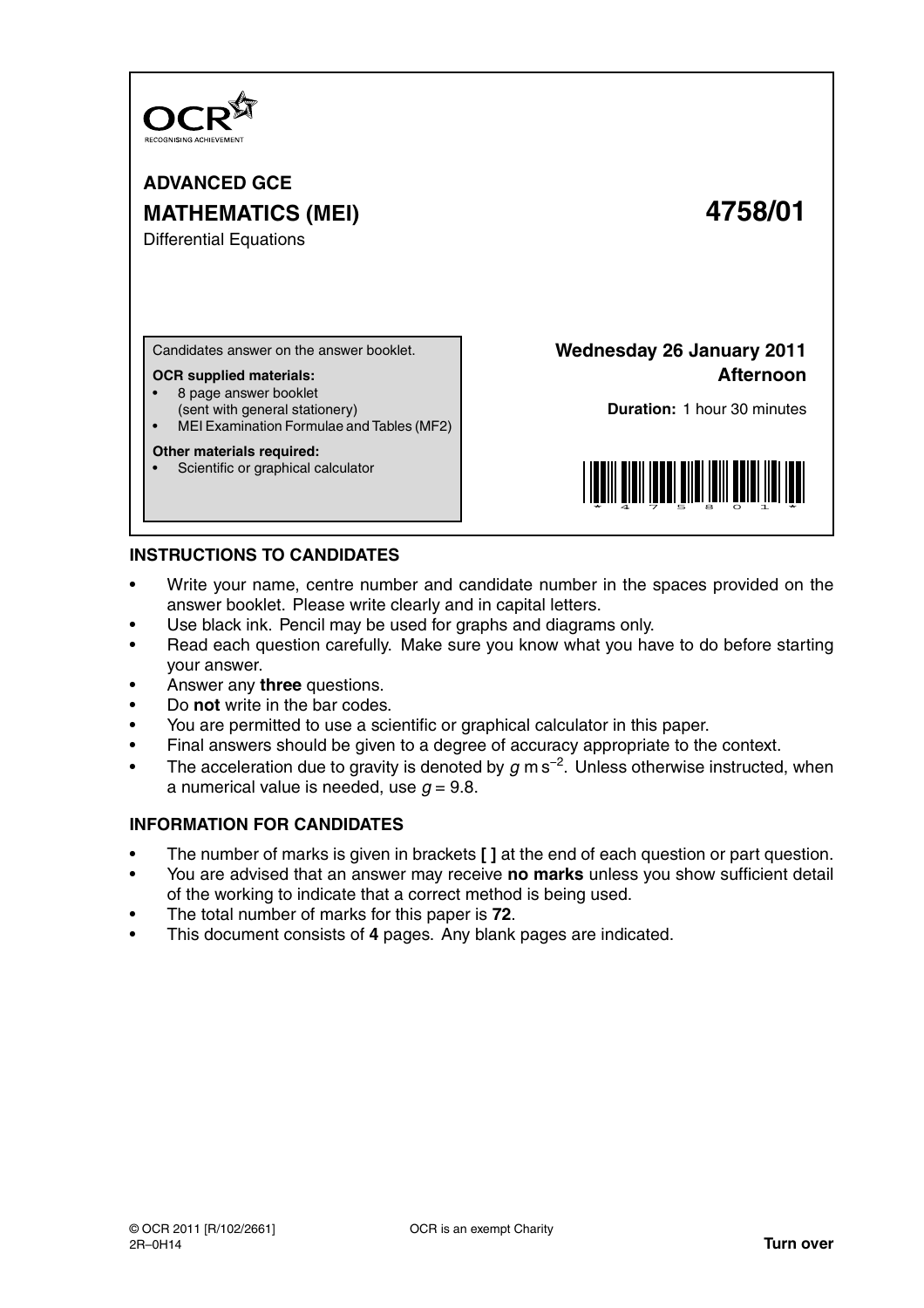**1 (a)** The displacement, *x* m, of a particle at time *t* seconds is given by the differential equation

$$
\frac{\mathrm{d}^2 x}{\mathrm{d}t^2} + 2\frac{\mathrm{d}x}{\mathrm{d}t} + 5x = 4\mathrm{e}^t.
$$

**(i)** Find the general solution. **[9]**

The particle is initially at rest at the origin.

- **(ii)** Find the particular solution. **[4]**
- **(b)** The differential equation

$$
\frac{d^3y}{dx^3} + 4\frac{d^2y}{dx^2} + \frac{dy}{dx} - 6y = 0
$$

is to be solved.

**(i)** Show that 1 is a root of the auxiliary equation and find the other two roots. Hence find the general solution. **[5]**

When 
$$
x = 0
$$
,  $y = 1$  and  $\frac{dy}{dx} = -4$ . As  $x \to \infty$ ,  $y \to 0$ .

- **(ii)** Find the particular solution subject to these conditions. **[4]**
- **(iii)** Find the value of *x* for which  $y = 0$ . [2]
- **2 (a)** The differential equation

$$
\frac{\mathrm{d}y}{\mathrm{d}x} + 2xy = e^{-x^2} \sin x
$$

is to be solved subject to the condition  $x = 0$ ,  $y = 1$ .

- **(i)** Find the particular solution for *y* in terms of *x*. **[9]**
- (ii) Show that  $y > 0$  for all x and that y has a stationary point when  $x = 0$ . State the limiting value of *y* as  $|x| \to \infty$ . Hence draw a simple sketch graph of the solution, given that the stationary point at  $x = 0$  is a maximum. **[6] [6]**
- **(b)** The differential equation

$$
\frac{\mathrm{d}y}{\mathrm{d}x} + 2xy = 1
$$

is to be solved numerically subject to the condition  $x = 0$ ,  $y = 1$ .

- (i) Use Euler's method with a step length of 0.1 to estimate *y* when  $x = 0.2$ . The algorithm is given by  $x_{r+1} = x_r + h$ ,  $y_{r+1} = y_r + hy'_r$ . **[4]**
- **(ii)** Use the integrating factor method and the approximation 0.2 0  $e^{x^2} dx \approx 0.2027$  to estimate *y* when  $x = 0.2$ . [5]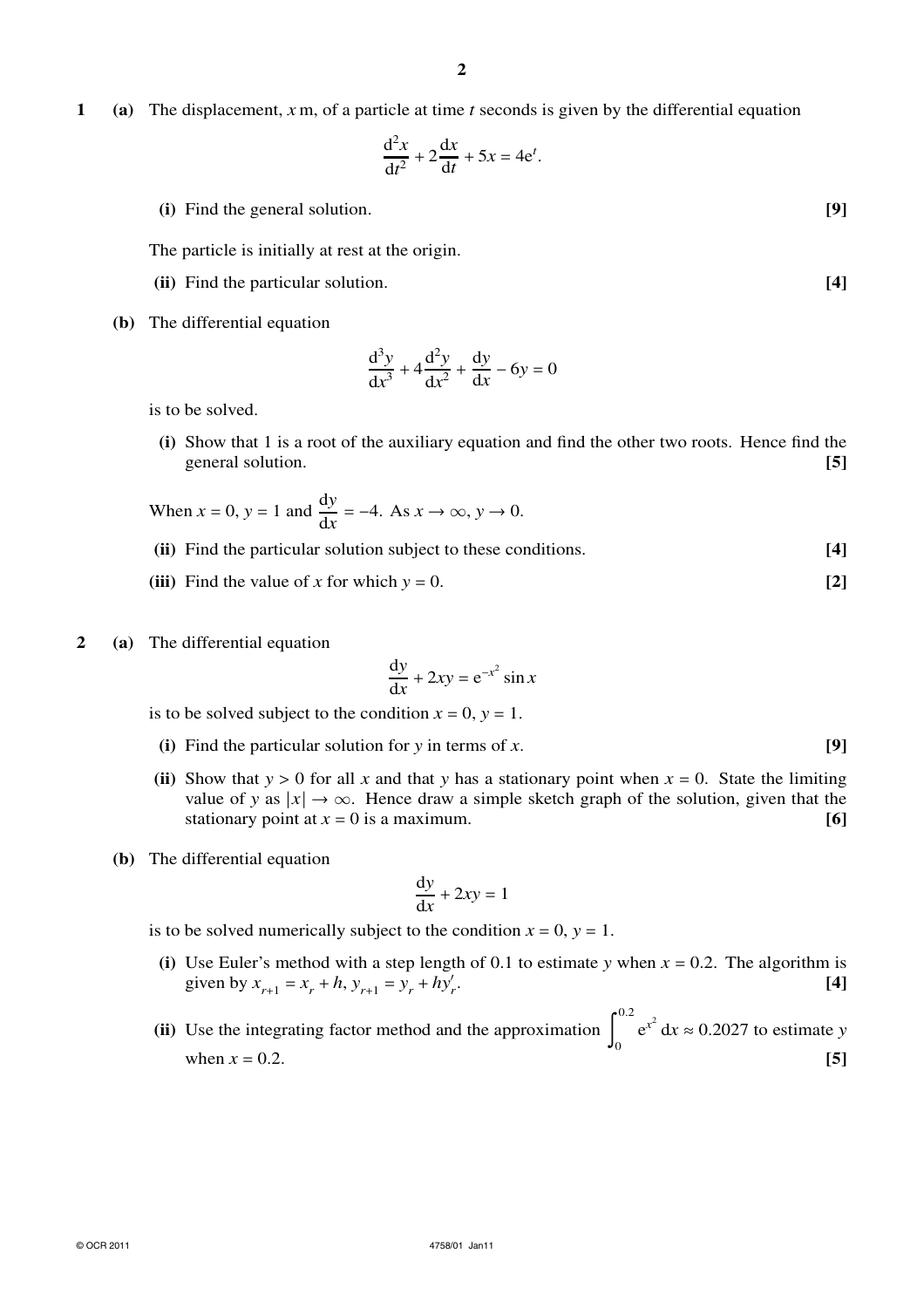**3** The differential equation

$$
\frac{\mathrm{d}y}{\mathrm{d}x} + ky = \cos 3x,
$$

where  $k$  is a constant, is to be solved.

- **(i)** Find the complementary function. Hence find the general solution for *y* in terms of *x* and *k*. **[8]**
- (ii) Find the particular solution subject to the condition that  $\frac{dy}{dx} = 1$  when  $x = 0$ . [4]

Now consider the differential equation

$$
\frac{\mathrm{d}y}{\mathrm{d}x} + ky = 2e^{-kx}.
$$

**(iii)** Find the general solution. **[6]**

Now consider the differential equation

$$
\frac{\mathrm{d}^2 y}{\mathrm{d}x^2} - 2\frac{\mathrm{d}y}{\mathrm{d}x} = 4\mathrm{e}^{2x}.
$$

- **(iv)** Using your answer to part **(iii)**, or otherwise, solve this differential equation subject to the conditions that  $y = 0$  and  $\frac{dy}{dx} = 1$  when  $x = 0$ . [6]
- **4** The populations of foxes, *x*, and rabbits, *y*, on an island at time *t* are modelled by the simultaneous differential equations

$$
\frac{dx}{dt} = 0.1x + 0.1y,
$$
  

$$
\frac{dy}{dt} = -0.2x + 0.3y.
$$

(i) Show that 
$$
\frac{d^2x}{dt^2} - 0.4\frac{dx}{dt} + 0.05x = 0.
$$
 [5]

- **(ii)** Find the general solution for *x*. **[4]**
- **(iii)** Find the corresponding general solution for *y*. **[4]**

Initially there are  $x_0$  foxes and  $y_0$  rabbits.

- **(iv)** Find the particular solutions. **[4]**
- (v) In the case  $y_0 = 10x_0$ , find the time at which the model predicts the rabbits will die out. Determine whether the model predicts the foxes die out before the rabbits. **[7]**